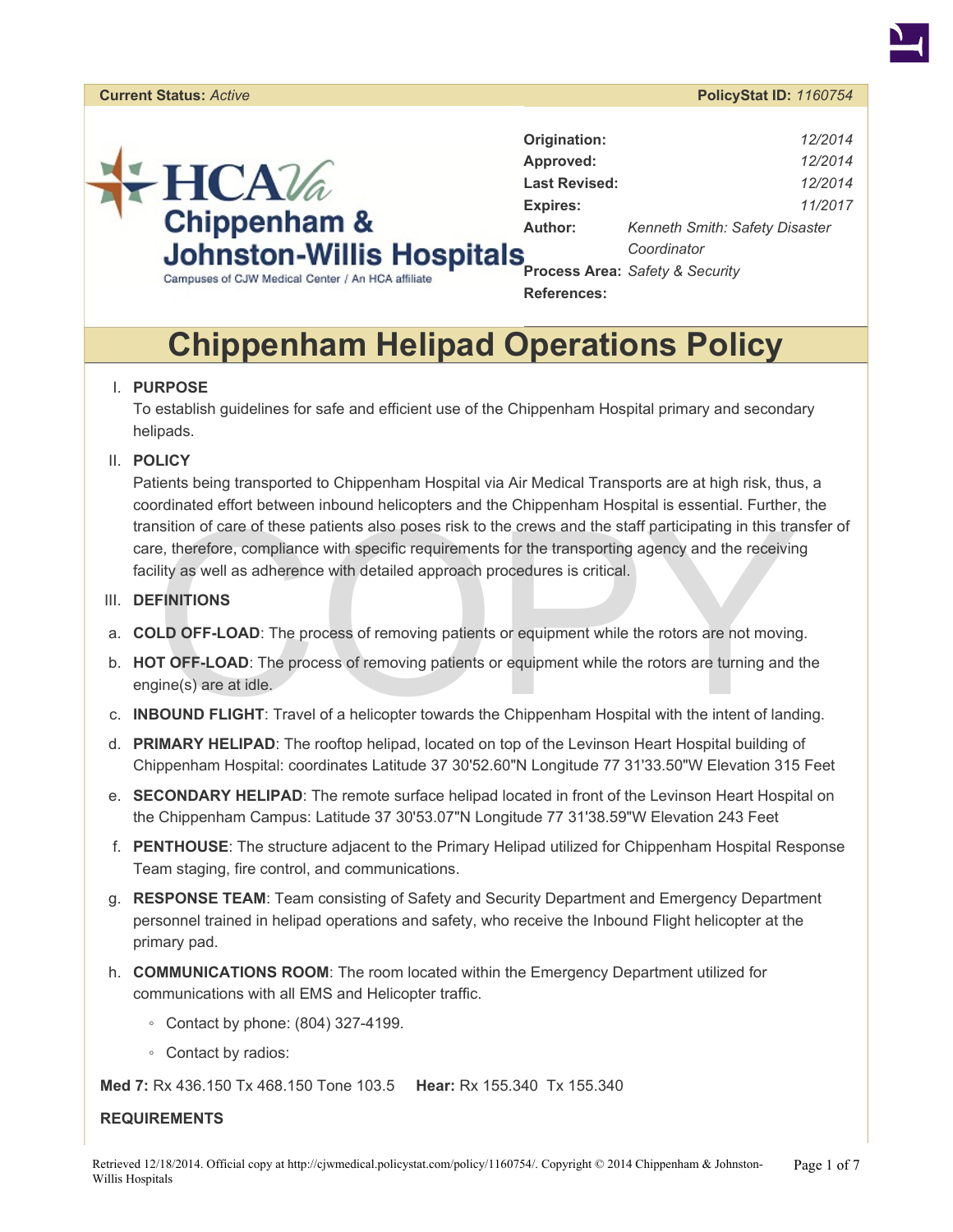# A. **Safety Requirements:**

- 1. The safety of Chippenham Hospital Response Team personnel will take priority
- 2. At no time will the Chippenham Hospital Response Team unload a patient during the aircraft shutdown process. The rotor blades must come to a full stop prior to approaching the aircraft unless performing a Hot Off-load.
- 3. Personnel who have not been trained, or who have not demonstrated competency must remain inside the Penthouse during aircraft operation.
- 4. PPE equipment and gear available to the Chippenham Hospital Response Team include: hearing protection, goggles/eye protection, gloves, and gowns. Gowns and hair coverings will not be worn during hot off loads. Shoe covers will never be worn to the helipad.
- 5. Infractions of these policies will result in the notification of employee's supervisor, suspension or termination.

# A. **Training Requirements:**

- 1. In accordance with Chippenham Hospital Training and Competency, only Chippenham Hospital staff with documented and demonstrated competency will be permitted to approach any helicopter or respond to the helipad. No minors (who are not patients) will be allowed to the helipad.
- 2. Exceptions: employees orientating to helipad operation and Special Operation Combat Medics with appropriately trained staff.
- Exceptions: employees orientating to helipad operation and Special Operation Combat Medic<br>appropriately trained staff.<br>Educational and Safety program will be developed by Chippenham Hospital Safety Departme<br>the staff from 3. Educational and Safety program will be developed by Chippenham Hospital Safety Department and the staff from Life Evac1, Virginia State Police Med-Flight, and the program will be used throughout the organization. Helipad competencies will be completed yearly by all staff involved with helipad operations.
- 4. Documentation of these competencies will be maintained in individual personnel training folders in each individual department.

# B. **Equipment Requirements:**

1. Penthouse: Medical Equipment stored in the Penthouse will include 1 stretcher, with full oxygen tank, gloves, portable suction device, and a Stryker evacuation chair. An AED wil be located in a case in the elevator.

#### A. **Air Medical Requirements:**

- Administrative:
- 1. All air medical vendors landing helicopters on Chippenham Hospital helipad must have a minimum of \$50M per occurrence in liability coverage with Chippenham Hospital named as "an additional insured." The Chippenham Safety and Security Director, Engineering Director, Emergency Department Director and Risk Management will be provided a copy of the Certificate of Insurance and will be immediately notified in the event of policy change or cancellation.
- Communication:
	- 1. All inbound civilian, state, and military aircraft, especially medical transporters will have sufficient communication equipment to establish and maintain communication with the Chippenham Hospital Communication Room and Virginia EOC.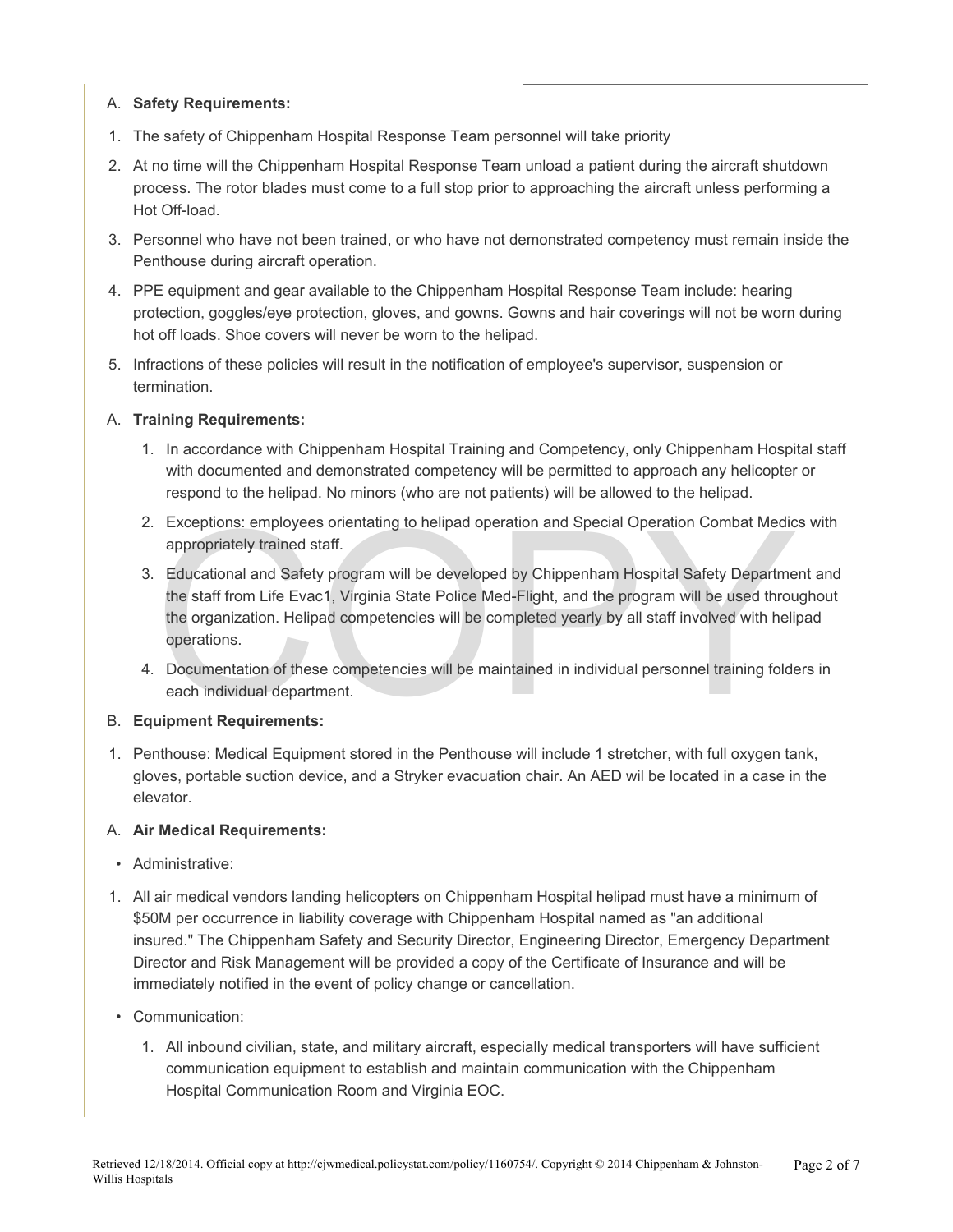- 2. All aircraft involved in patient movement to Chippenham Hospital will contact Chippenham Hospital's Communication Room and Virginia Emergency Operations Center (EOC) to provide available information upon outbound departure as well as upon departure from the scene and again within 15 minutes of arrival with patient status update.
- 3. All aircraft with plans to utilize either the primary or secondary helipads will communicate with Chippenham Hospital Communication Room to provide appropriate information as well as to receive any advisories related to either helipad.
- 4. If there is no radio response from the Chippenham Hospital Communications Room, EOC (Med 7) or AirCom will assist with notification.
- 5. All communications for imminent landing at the Primary Helipad will be handled on the Med 7 frequency. The Chippenham Hospital Response Team, identified as "Chippenham Penthouse", will be monitoring only this frequency to provide clearance to land.

• **Personnel:**

1. The pilot will be immediately available to relocate the aircraft after off-loading if needed.

# I. **OPERATIONAL CONSIDERATIONS**

# A. **Re-direction of Inbound Aircraft**

Chippenham Hospital will not divert helicopters enroute to our facility unless one of the following circumstances exists:

- 1. Declared Internal Disaster that impacts the ability of Chippenham Hospital to safely receive patients.
- 2. Security declares that both primary and/or secondary helipads are unsafe or not operational.
- phermann Hospital will not divert helicopters enfode to our lacinity differs one of the following<br>cumstances exists:<br>Security declares that both primary and/or secondary helipads are unsafe or not operational.<br>At any time 3. At any time the pilot communicates a safety concern requiring the need to divert the aircraft. The only staff authorized to communicate the need to divert air traffic are Security, Nursing Director, on-call and Clinical Administrator after normal business hours, or the Pilot.
- A. Landing at Chippenham Hospital helipads requires clearance from designated Chippenham Hospital personnel stating the helipad is safe and clear for landing. For primary helipad this will be accomplished by Chippenham Hospital Engineering walking the helipad at the beginning of each shift (7:30AM, 3:30PM, 11:30PM).

#### B. **Helipad Operational Status**

- 1. The decision to close or open the Primary Helipad will be determined by the Chippenham Hospital Safety Officer and/or Director of Engineering.
- 2. In preparation for an approaching helicopter to the primary helipad, Chippenham Hospital Security will make the decision regarding the safety of the helipad after making a walking inspection of the helipad.
- 3. On approach to the helipad, the pilot can make the decision that the helipad is not safe for landing, in which case, will divert to the secondary helipad.
- 4. Under no circumstance will the aircraft land on the pad unless cleared to do so by an authorized person who is posted in the Penthouse.

# A. **Landing Sequence**

1. Landing order of multiple inbound helicopters will be determined by order of arrival. In cases where multiple aircraft have similar arrival times, acuity of patients will determine the order of landing.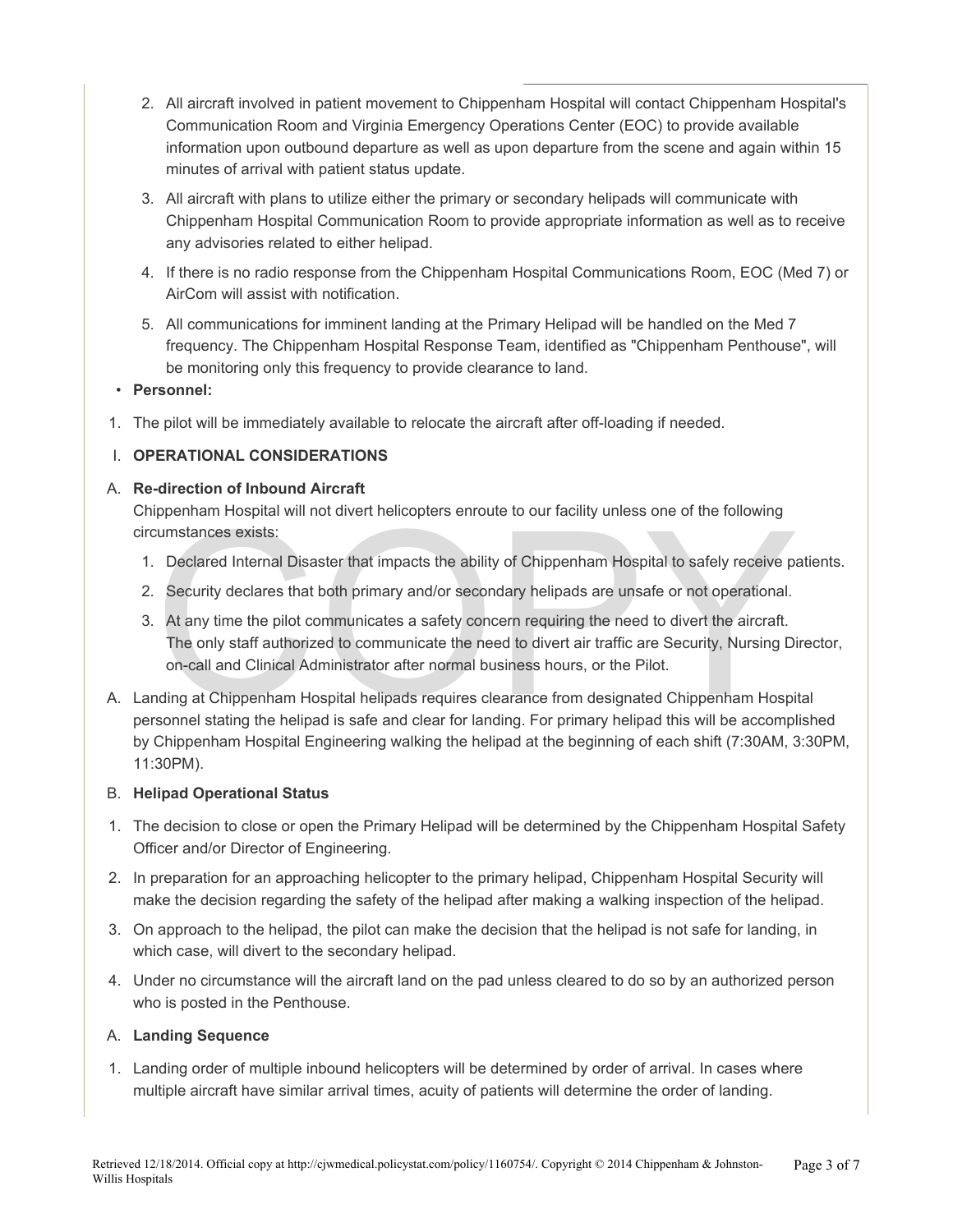- 2. The pilots of helicopters along with medical crew on board should determine the highest acuity aircraft and allow them first landing and relay this information to the communications staff.
- 3. The Chippenham Hospital Emergency Department Communications Room staff will make the final decision on landing order if flight crews are unable to determine.
- 4. Open radio communication between inbound aircraft crews to facilitate safe operations is needed.

#### A. **Personnel Safety**

- 1. Personnel protection supplies and devices will be maintained within the Penthouse and used on every patient debarkation from the helicopter.
- 2. The helicopter crew will direct movement of support personnel to and around the aircraft.
- 3. All personnel will be off the rooftop and behind the secured entrance door during landing and take-off.

#### A. **Weather Conditions**

- 1. All aircraft on approach to Chippenham Hospital Helipad will be notified by the Emergency Department Communications officer as to the current weather and wind conditions.
- 2. The option to use the secondary ground helipad by aircraft during high or gusty wind conditions is at the discretion of the pilot in command of the aircraft.

#### I. **PROCEDURES**

### A. **Outbound Communication:**

- 1. The Chippenham Hospital Emergency Department Communications Room receives notification of Outbound Flight (from Medflight and AirMethods).
- CONTERNATION Communication:<br>
1. The Chippenham Hospital Emergency Department Communications Room receives notical<br>
1. The Chippenham Hospital Emergency Department Communications Room receives notic<br>
1. The Chippenham Hospi 2. The Chippenham Hospital Emergency Department Communications Room nurse will initiate documentation on the Helicopter Worksheet for each Outbound Flight notification received. (This form is for use by Chippenham Hospital Emergency Department Communications Room personnel only).
	- 3. Notification is then provided to Telecommunications, the operator will initiate a page that will include (the NAC, the Emergency Department Clinical Coordinator, Chippenham Hospital Safety and Security, and Engineering) as delineated on the Helipad Worksheet.
	- 4. A Chippenham Hospital Security Officer is dispatched to perform a safety inspection of the Primary Helipad and elevator. The officer will notify the Chippenham Hospital Emergency Department Communications Room if the Primary Helipad is safe for landing.
	- 5. If the Primary Helipad or elevator is not safe for landing, the officer will notify the Chippenham Hospital Emergency Department Communications Room for potential diversion of the aircraft to the Secondary Helipad.
	- 6. The Director of Engineering will be contacted immediately to repair the problem found.
	- 7. The officer will then take the appropriate actions to return the Primary Helipad and/or elevator safely into operation.

#### B. **Inbound Communication:**

1. The Chippenham Hospital Emergency Department Communications Room receives notification of Inbound Flight and estimated time of arrival.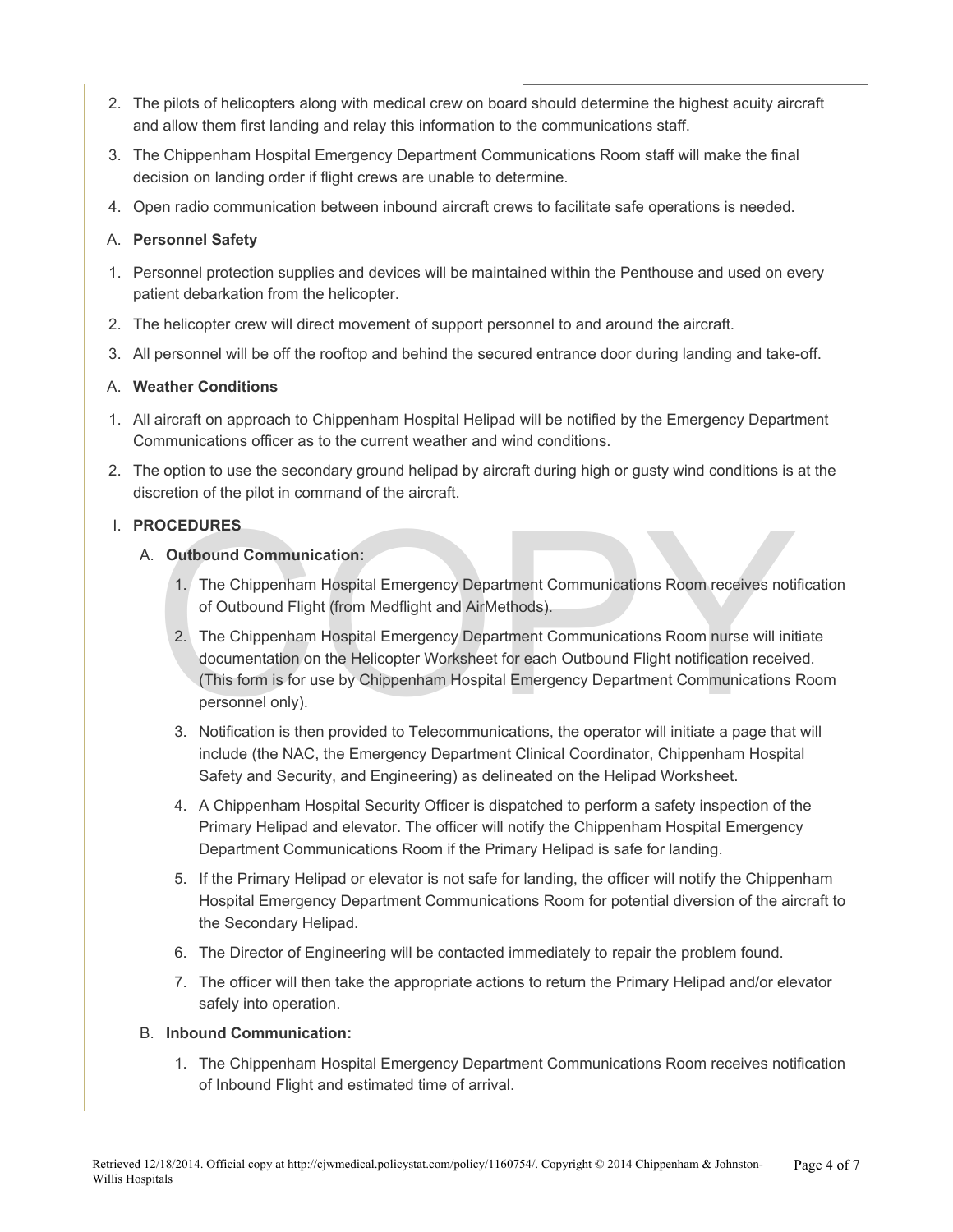- 2. The Chippenham Hospital Emergency Department Communications Room personnel will immediately contact the Clinical Coordinator, Security Dispatch, and Telecommunications of Inbound Flight.
- 3. The Chippenham Hospital Security Officer will proceed to the Penthouse elevator, secure the Penthouse elevator, and await the remaining Chippenham Hospital Response Team.
- 4. If the helipad and/or elevator had been deemed out of service after outbound notification, Security Personnel will make a check of the current status. If the problem has been cleared, the Chippenham Hospital Emergency Department Communication Room will be notified and the team escorted to the roof. If the problem persists, the Chippenham Hospital Emergency Department Communication Room will be notified and instructed to divert the helicopter to the Secondary Helipad.
- 5. If at any time the Primary Helipad or elevator issue is corrected prior to the arrival of the helicopter at the Secondary Helipad, it is preferred that the helicopter be allowed to land on the Primary Helipad, provided all policy procedures can be accomplished in a safe and efficient manner. The Chippenham Hospital Security Officer will escort the team to the Penthouse. Once in the Penthouse, the Chippenham Hospital Security Officer will secure the elevator both with the key and with a physical obstruction to the door.
- The distribution of the Chippenham Hospital Response Team will notify the Inbound Flight<br>and a member of the Chippenham Hospital Response Team will notify the Inbound Flight<br>helicopter or Chippenham Hospital Emergency Depa 6. The Chippenham Hospital Security Officer will make a final safety check of the Primary Helipad and a member of the Chippenham Hospital Response Team will notify the Inbound Flight helicopter or Chippenham Hospital Emergency Department Communications Room (if no response from the helicopter) that the helipad is "ready for landing".
	- 7. If the helipad or elevator is deemed not safe for landing, the Chippenham Hospital Response Team will notify the Inbound Flight helicopter or Chippenham Hospital Emergency Department Communications Room to divert the aircraft to the Secondary Helipad.
	- 8. The officer will then take the appropriate actions to return the Primary Helipad and/or elevator safely into operation.

# C. **Landing and Approach Procedures:**

- 1. The pilot will have the final decision regarding the safety of landing at the primary helipad.
- 2. The pilot will control the helipad lighting by utilizing radio frequency 122.800 5 clicks will turn on/ off the pad flood light and ramp lights. 3 clicks will turn on green pad lights
- 3. The Chippenham Hospital Security Officer and members of Chippenham Hospital Response Team will remain at the fire suppression and video monitor system and will monitor the helipad until the aircraft has safely landed. The response team will also have available a hand held radio for continuous contact with all traffic.
- 4. The Chippenham Hospital Response Team will be notified of the unloading procedure (Cold vs. Hot Off-Load) either by direct communications with the helicopter or from the Chippenham Hospital Emergency Department Communications Room.
- 5. The team will then proceed under the direction of the flight crew, if requested, to assist with the unloading of the patient. See Section IV B for details of who is permitted to approach the helicopter.
- 6. Any person approaching a running helicopter will at a minimum be wearing ear and eye protection.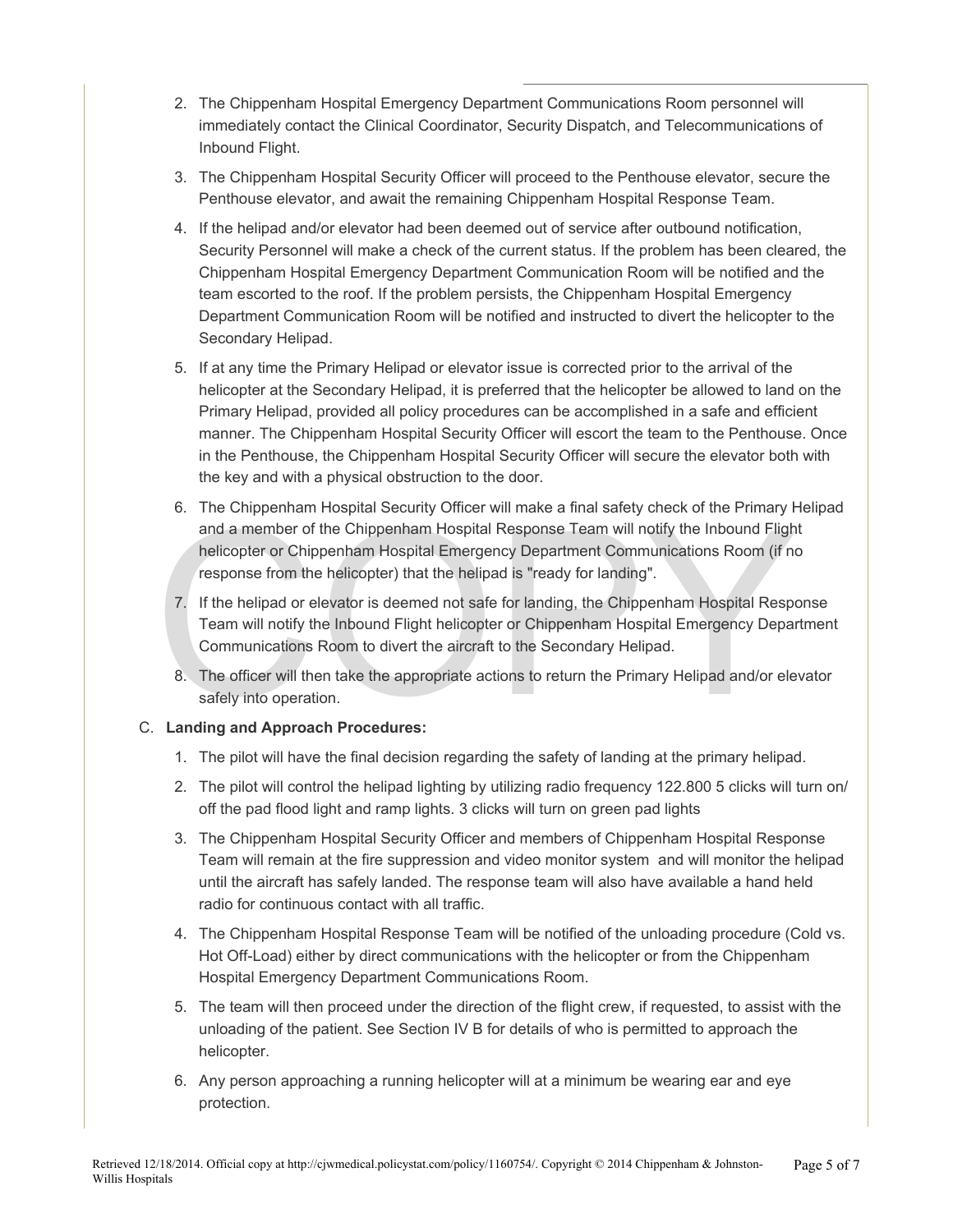- 7. No one will approach the helicopter without having been acknowledged and motioned to do so by a member of the flight crew.
- 8. The operations of helicopter doors are the sole responsibility of the flight crew.
- 9. At no time will anyone be permitted near the tail rotor of the aircraft, generally avoid the rear of the aircraft.

# D. **Take-off of Helicopter:**

- 1. Returning the helicopter crew to their aircraft will be a priority for the Chippenham Hospital Safety and Security Department to allow the helicopter to return to service as quickly as possible.
- 2. Chippenham Hospital Security Officer will escort helicopter crew to the helipad in the Penthouse elevator. If the Penthouse elevator is not functional, the crew will be escorted to the fifth floor in another elevator and will walk up the stairs to the Penthouse.
- 3. The Chippenham Hospital Security Officer or member of the Chippenham Hospital Response Team will remain at the fire suppression and video monitor system of the Penthouse and will monitor the helipad until the aircraft has left the roof.
- 4. Chippenham Hospital Security Officer or member of the Chippenham Hospital Response Team will notify the Chippenham Hospital Emergency Department communications room once the helipad is clear and available for next aircraft.

# Will hold is clear and available for next aircraft.<br> **OCEDURE FOR SCHEDULED MAINTENANCE OF HELIPAD, HELIPAD ELEVATOR, ROOF**<br> **COCEDURE FOR SCHEDULED MAINTENANCE OF HELIPAD, HELIPAD ELEVATOR, ROOF**<br> **COCEDURE FOR SCHEDULED** II. **PROCEDURE FOR SCHEDULED MAINTENANCE OF HELIPAD, HELIPAD ELEVATOR, ROOFTOP, OR ADJACENT STRUCTURES**

- a. Closure of the Primary Helipad for routine maintenance will occur in accordance to maintenance policy and with prior notification to the Safety Director.
- b. Documentation of periodic maintenance checks will be maintained by the engineering department.
- c. All efforts will be made to reduce the amount of time the Primary Helipad is out of operation.
- d. The Chippenham Hospital Director of Safety will notify Chippenham Hospital Administration, LifeCom, Chippenham Hospital Emergency Department Director, the Clinical Administrators, Virginia EOC, Chippenham Hospital Engineering, Chippenham Hospital Security, and all community helicopter operations of all scheduled helipad closures and openings.
- I. **PROCEDURE FOR UN-SCHEDULED MAINTENANCE OF HELIPAD, PENTHOUSE ELEVATOR AND ROOFTOP**
- a. Elevator failure will not exclude the use of the helipad for the transfer of personnel and/or equipment.
- b. All efforts will be made to reduce the amount of time the Primary Helipad is out of operation.
- c. Repair of the Penthouse elevator will be considered priority one to include a 24/7 service contract with response to the hospital within one hour.
- d. Chippenham Hospital Engineering is responsible for notifying hospital security and the Chippenham Hospital Emergency Department Communications Room when unexpected downtimes occur. The Chippenham Hospital Emergency Department Communications Room will notify AirCom, EOC and PHI Air Medical (Aircare and Skystat) of loss of helipad operation. Additionally, the Chippenham Hospital Emergency Department communication room will notify all inbound aircraft by radio and document on the VHHAS-MCI website.